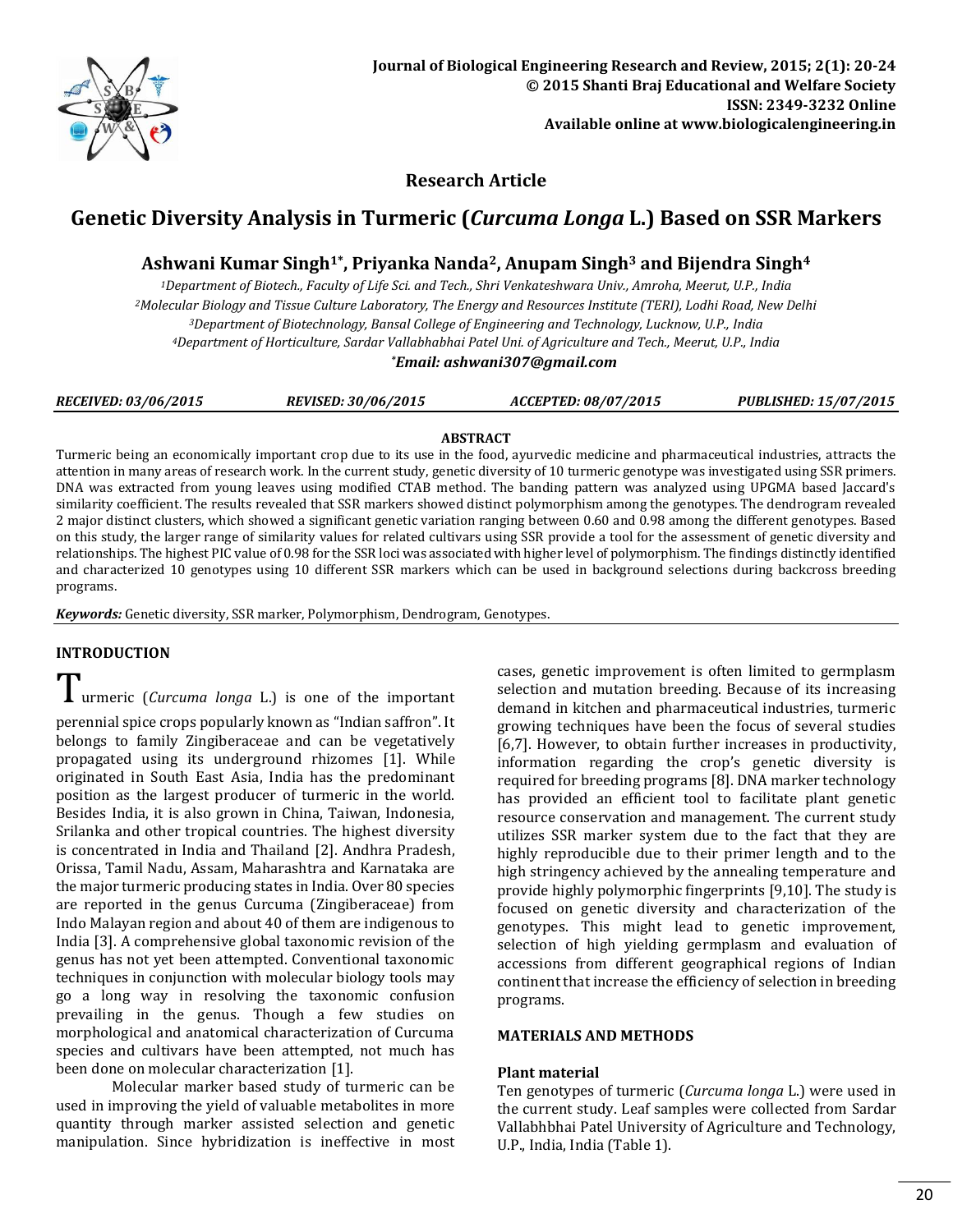| Name of     | Origin / Source of                                  | <b>Characteristic Feature</b>                     |
|-------------|-----------------------------------------------------|---------------------------------------------------|
| Genotypes   | <b>Sample Collection</b>                            |                                                   |
| <b>ISSR</b> | <b>IISR</b> Experimental<br>Farm,                   | Mean yield 5.58 dry t/ha,                         |
| Alleppey    | Kozhikode, Kerala.                                  | Curcumin content 5.5%                             |
| Suguna      | IISR Experimental<br>Farm,                          | duration<br>Short<br>variety,                     |
|             | Kozhikode, Kerala.                                  | thick<br>and<br>plumpy                            |
|             |                                                     | rhizomes,<br>high<br>vield                        |
|             |                                                     | potential. Tolerant<br>to                         |
|             |                                                     | rhizome rot.                                      |
| Suroma      | Altitude Research<br>High                           | Round, plumpy rhizome,                            |
|             | Station, Orissa University                          | Tolerance to leaf blotch,                         |
|             | of<br>Agriculture<br>and                            | leaf spot and rhizome                             |
|             | Technology, Orissa.                                 | scales.                                           |
| Ranga       | Altitude<br>High<br>Research                        | Crop duration 250 days,                           |
|             | Station, Orissa University                          | Curcumin content 6.3%.                            |
|             | of<br>Agriculture<br>and                            | essential oil 4.4%.                               |
| Roma        | Technology, Orissa.<br>High<br>Altitude<br>Research |                                                   |
|             | Station, Orissa University                          | Crop duration 250 days,<br>Curcumin content 9.3%. |
|             | of<br>Agriculture<br>and                            | essential oil 4.2%.                               |
|             | Technology, Orissa.                                 |                                                   |
| Rasmi       | High Altitude Research                              | Crop duration 240 days,                           |
|             | Station, Orissa University                          | curcumin content 6.4%,                            |
|             | of<br>Agriculture<br>and                            | Essential oil 4.4%.                               |
|             | Technology, Orissa.                                 |                                                   |
| Rajendra    | Department<br>of                                    | Crop duration 225 days,                           |
| Sonia       | Horticulture,<br>Tirhut                             | Curcumin content 8.4%,                            |
|             | Agriculture,<br>College of                          | essential oil 5%.                                 |
|             | Rajendra<br>Agricultural                            |                                                   |
|             | University, Bihar.                                  |                                                   |
| Krishna     | Maharashtra Agricultural                            | Crop duration 240 days,                           |
|             | University, Maharashtra.                            | Curcumin content 2.8%.                            |
|             |                                                     | essential oil 2%.                                 |
| Sugandham   | Spices Research Station,                            | Crop duration 210 days,                           |
|             | Agricultural<br>Gujarat                             | Curcumin content 3.1%,                            |
|             | University, Gujarat.                                | essential oil 2.7%.                               |
| <b>BSRI</b> | Department of Spices and                            | rhizomes,<br>Attractive                           |
|             | Plantation Crops, Faculty of                        | yellow fingers, closer                            |
|             | Horticulture, Tamil Nadu                            | internodes,<br>high                               |
|             | Agricultural<br>University,                         | Curcumin content (4.2%),                          |
|             | Coimbatore, Tamil Nadu.                             | suitable for water logged<br>conditions.          |

## **DNA extraction**

Total DNA was extracted from fresh leaves by the modified Cetyl Tri-methyl Ammonium Bromide (CTAB) method. The quality and concentration of extracted DNA were estimated by using a UV-Vis spectrophotometer. The DNA was spooled out, washed twice with 70% ethanol and dissolved in TE (10 mM Tris, 0.1 mM EDTA, pH 8.0) containing 25 μg/ml RNase-A, incubated at 37°C for 30 min and extracted with chloroform:*iso*-amyl alcohol (24:1 v/v). DNA was reprecipitated and dissolved in TE buffer. DNA was checked for its quality and quantity by 0.8% agarose gel electrophoresis.

## **PCR analysis and gel electrophoresis**

A set of 10 SSR markers were used (Table 2). The PCR reaction was carried out using Taq polymerase in 20 μl reaction volume containing 1.5X PCR buffer, 2 mM MgCl2, 0.02 mM of each dNTPs, 1 mM of forward and reverse primers each, 0.5µl (3 unit) Taq polymerase and 50 ng genomic DNA. The PCR reaction profile was used as follows: an initial hot start and denaturing step at 95°C for 5 min followed by 35 cycles at 94°C for 1 min, annealing at 55°C for 1 min, primer elongation at 72°C for 2 min and final extension step at 72ºC for 7 min were performed. The SSR-

PCR products were analyzed on 4% agarose gel, visualized by staining with ethidium bromide and transillumination under short-wave UV light. DNA ladder used in the electrophoresis was of 100 bp.

| Table 2. List of SSR Primers and their sequences used in the |
|--------------------------------------------------------------|
| genetic diversity analysis of ten turmeric genotypes.        |

| S. N.          | Marker      | Make  | Primer sequences $5' \rightarrow 3'$ |                     |  |  |
|----------------|-------------|-------|--------------------------------------|---------------------|--|--|
|                |             |       | <b>FORWARD</b>                       | <b>REVERSE</b>      |  |  |
| 1              | CuMiSat-19  | Merck | CATGCAAATGG                          | TGATAAATTGAC        |  |  |
|                |             |       | AAATTGACAC                           | ACATGGCAGTC         |  |  |
| $\mathcal{L}$  | CuMiSat-20  | Merck | CGATACGAGTC                          | CCTTGCTTTGGT        |  |  |
|                |             |       | CATCTCTTCG                           | GGCTAGAG            |  |  |
| 3              | CuMiSat-21  | Merck | TCATTCAAAGT                          | TTCGAGTGCAGA        |  |  |
|                |             |       | CCGATGGAA                            | AGGAGAATTA          |  |  |
| $\overline{4}$ | CuMiSat -22 | Merck | AATTTATTAGC                          | AAGAAAGTGAGT        |  |  |
|                |             |       | CCGGACCAC                            | AGAAACCAAAGC        |  |  |
| 5              | CuMiSat -23 | Merck | CGTGGAAGGTG                          | CAGAAGGGAACT        |  |  |
|                |             |       | AGTTTGAC                             | GAGATGG             |  |  |
| 6              | CuMiSat-24  | Merck | <b>AGGTATTCTAC</b>                   | <b>AAATTCATATAG</b> |  |  |
|                |             |       | TCGACCAAG                            | <b>CCCCATC</b>      |  |  |
| 7              | CuMiSat-25  | Merck | TACATGAGAAA                          | AGTTAGCCAAGT        |  |  |
|                |             |       | CAACAAAGCCC                          | CCCAATTTAGC         |  |  |
| 8              | CuMiSat-26  | Merck | CATTCCGATGA                          | <b>GCAGTTGTTTTG</b> |  |  |
|                |             |       | <b>ATTGTATG</b>                      | <b>CTTCAG</b>       |  |  |
| 9              | CuMiSat -27 | Merck | TATAGATAGCC                          | <b>CCATTTTAGTTC</b> |  |  |
|                |             |       | ATGCTGAAG                            | ATTACGTG            |  |  |
| 10             | CuMiSat -28 | Merck | TTCAACTTCTCC                         | GCAAGGTCTGCA        |  |  |
|                |             |       | TCGCTCAG                             | TCTATTTCTC          |  |  |

## **Data analysis**

Pair wise comparison of genotypes, based on the presence (1) or absence (0) of unique and shared polymorphic products was used to generate Jaccard's similarity coefficient by NT-SYS-pc version 2.02e software [11]. The similarity coefficient was used to construct a dendrogram by the unweighted pair group method with arithmetic averages (UPGMA) according to [12]. A combined analysis was performed by using dendrogram along with Jaccard's similarity coefficient matrix. The polymorphism information content (PIC) value described by Botstein *et al.* (1980) [13] and modified by Anderson et al. (1993)[14] for selfpollinated species was calculated as follows:

$$
\text{PIC}_i = 1 - \sum_{j=1}^{n} P_{ij}^2
$$

Where,  $p_i$  equals the frequency of the  $i<sup>th</sup>$  allele and  $p_j$  the frequency of the allele. Only the data from polymorphic loci were used for this analysis. The above mentioned methods were used for estimating the result. Markers which did not amplify any allele were shown as (-) symbol.

## **RESULTS AND DISCUSSION**

## **Number of alleles**

Among 10 SSR markers, 7 SSRs were with polymorphic loci which were fully distributed across turmeric genomes, a total of 65 alleles were detected among the 10genotypes of turmeric. The overall size of amplified products ranged from 150 to 290 bp (Table 3.).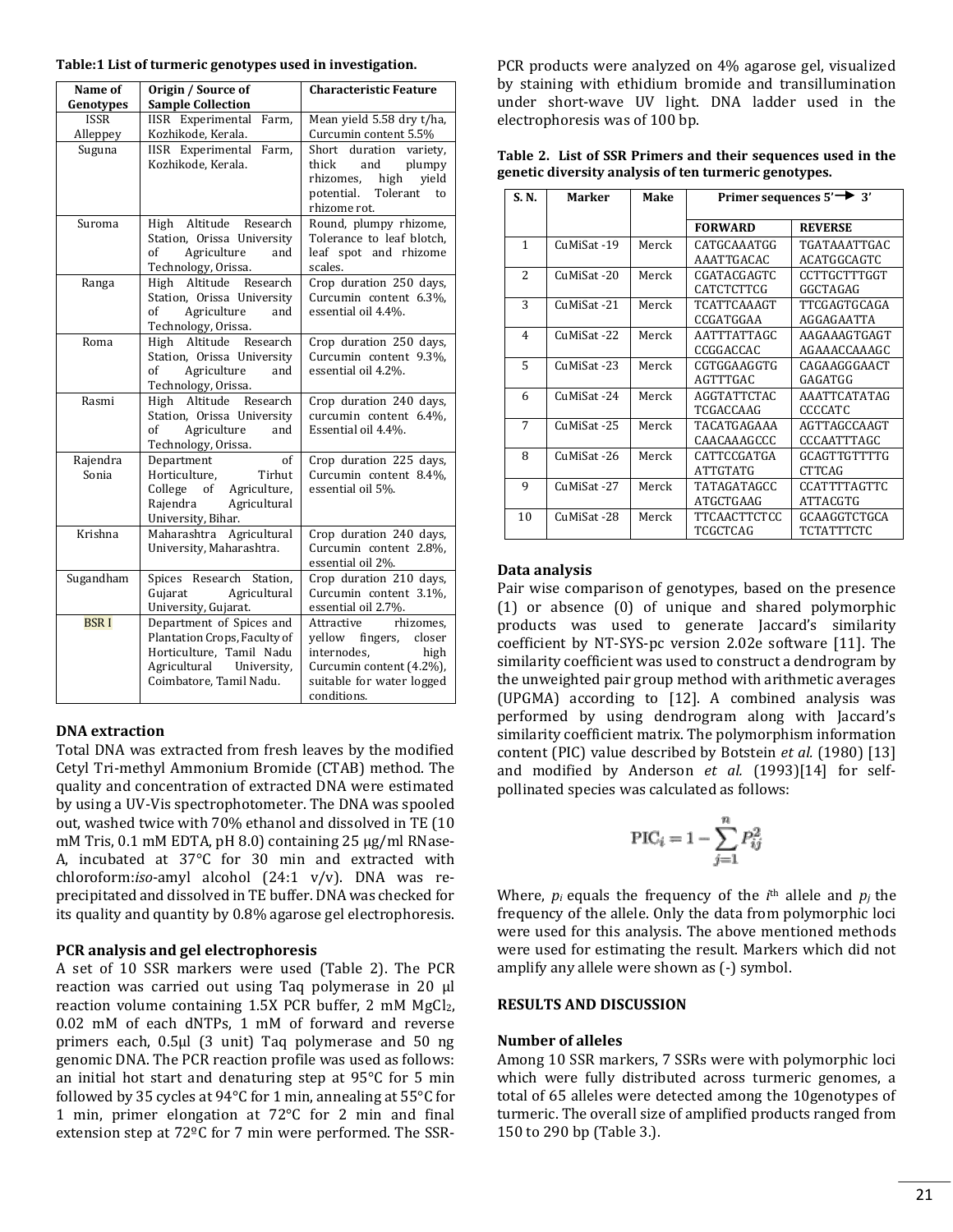| Lable 3. Polymorphism iniormation content [PIC] of SSR Loci across various genotypes of Turmeric analyzed in the investigation |             |                     |           |                   |                     |             |             |              |  |  |
|--------------------------------------------------------------------------------------------------------------------------------|-------------|---------------------|-----------|-------------------|---------------------|-------------|-------------|--------------|--|--|
| S. N.                                                                                                                          | Primer code | <b>Repeat motif</b> | GenBank   | Molecular wt. of  | <b>Total No. of</b> | No. of      | No. of      | Diversity in |  |  |
|                                                                                                                                |             |                     | Accession | amplified product | alleles             | polymorphic | monomorphic | value of     |  |  |
|                                                                                                                                |             |                     | number    |                   |                     | alleles     | alleles     | <b>PIC</b>   |  |  |
|                                                                                                                                | CuMiSat-19  | (AC)16 (AT)6        | H0154119  | 200-260           | 10                  |             |             | 0.98         |  |  |
| 2.                                                                                                                             | CuMiSat-20  | (AC)6               | H0154120  | 170-250           | 12                  |             |             | 0.97         |  |  |
| 3.                                                                                                                             | CuMiSat-21  | (AAG)9              | HM438970  |                   |                     |             |             |              |  |  |
| 4.                                                                                                                             | CuMiSat-22  | (CTT)10             | HM438971  | 200-240           | 17                  |             |             | 0.96         |  |  |
| 5.                                                                                                                             | CuMiSat-23  | (AAG)4              | HM438972  | 170-240           |                     |             |             | 0.75         |  |  |
| 6.                                                                                                                             | CuMiSat-24  | (AAC)10             | HM438973  |                   |                     |             |             |              |  |  |
| 7.                                                                                                                             | CuMiSat-25  | (AAC)7              | HM438974  | 180-290           |                     |             |             | 0.43         |  |  |
| 8.                                                                                                                             | CuMiSat-26  | (AAC)9              | HM438975  | 150-250           |                     |             |             | 0.97         |  |  |
| 9.                                                                                                                             | CuMiSat-27  | (AC)8               | HM438976  | 180-230           | 11                  |             |             | 0.95         |  |  |
| 10.                                                                                                                            | CuMiSat-28  | (AAG)7(GAT)5        | HM438977  |                   |                     |             |             |              |  |  |

**Table 3. Polymorphism Information Content (PIC) of SSR Loci across various genotypes of Turmeric analyzed in the investigation**

The highest number of alleles were observed in CuMiSat-22 (seventeen alleles) followed by CuMiSat-20 (twelve alleles), CuMiSat-27, (eleven alleles), CuMiSat- 19 (ten alleles), CuMiSat- 26 (six alleles) and so on. The lowest number of alleles was observed in CuMiSat-23, (four alleles) which provided the summarized data regarding the number of unique alleles and their distribution in various entries. No result (-) were obtained from three SSR primers namely CuMiSat-21, CuMiSat-24, CuMiSat-28.

#### **Polymorphism of SSR markers**

The alleles revealed by SSR markers showed a high degree of polymorphism with as many as 7 markers were produced 100% polymorphic bands.The average numbers of 6.5 bands were calculated per primer. The PIC values, derived from allelic diversity and frequency among the genotypes, were not uniform for all of the SSR loci tested. The PIC value for the SSR loci ranged from 0.43 to 0.98. The highest PIC value was observed for markers CuMiSat-19 (0.98), followed by CuMiSat-20, CuMiSat-26 (0.97) for both, CuMiSat-22 (0.96), CuMiSat-27 (0.95), CuMiSat-23 (0.75). The lowest PIC value 0.43 was observed for the marker CuMiSat-25 (0.43) (Figure 1). Marker CuMiSat-21, CuMiSat-24, CuMiSat-28 provided (- ) result.

300 b  $2001$ 100 t

**Figure 1. Agarose gel electrophoresis of PCR products of the microsatellite marker CuMiSat-25 for 10 Turmeric genotypes; M=DNA ladder (100bp)**

#### **Similarity vs Dissimilarity Analysis**

Out of 65 scorable amplified bands 24 were found polymorphic. The percentage of polymorphism showed maximum of 100% showed by 7 SSR primers (Table 3). Based on dendrogram the genotypes of turmeric belong to genetically diverse clusters. The UPGMA dendrogram (Figure 2) showed two main distinct clusters of turmeric genotypes which were also genetically diverse amongst

themselves. Clusters I comprised of two genotypes with similarity coefficient 0.67. Jaccard's coefficient of similarity (Table 4) revealed that high degree of similarity to the extent of 98 % existing between the varieties Ranga and variety Suguna. They were almost genetically similar.



**Figure 2. Dendrogram showing clustering of 10 genotypes of Turmeric constructed by using UPGMA cluster analysis of genetic similarity based on SSR data.**

The cluster I consists of 2 genotypes of turmeric including Roma and Krishna. The similarity coefficients of this cluster ranged between 0.65 and 0.78 to the other members of the Cluster II. Cluster II was the largest and included 8 genotypes of turmeric with similarity coefficients ranging between 0.62 and 0.98. It is interesting to note that the Cluster II is further divided into two diversified groups to simplify their comparative study. Group I includes 5 turmeric genotypes namely Ranga, Suguna, BSR 1, ISSR Alleppey and Rasmi with similarity coefficient ranging from 0.62 to 0.98. Likewise group II included 3 turmeric genotypes viz. Rajendra Sonia, Suroma and Sugandham with the similarity coefficient ranging between 0.70 to o.86. Figure 2 reveals that in cluster I the genotype Rajendra Sonia was distantly related to Krishna with similarity coefficient 0.60. High degree of similarity was found between variety Ranga and variety Suguna with similarity coefficient 0.98. Based on study, the large range of similarity values for related cultivars using microsatellites provided greater confidence for the assessment of genetic diversity and relationships.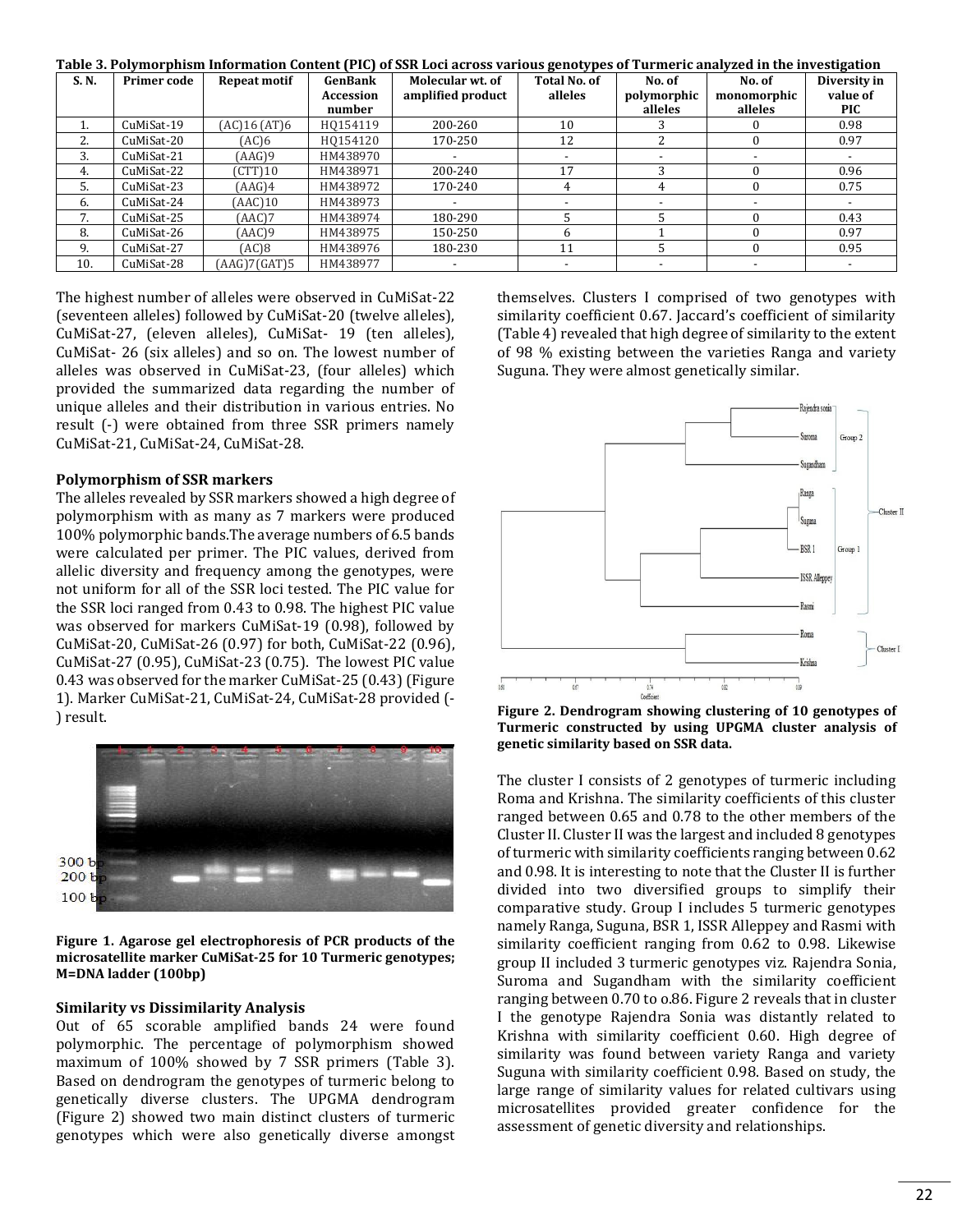| rabic 'n jaceara's cochicient of shimarity acrivea h'un bon aaw obtained by 10 gehotypes of rafinerier |       |                      |           |       |              |                |        |               |      |         |
|--------------------------------------------------------------------------------------------------------|-------|----------------------|-----------|-------|--------------|----------------|--------|---------------|------|---------|
| <b>GENOTYPES</b>                                                                                       | Rasmi | <b>ISSR Alleppey</b> | Sugandham | Ranga | <b>BSR-1</b> | Raiendra sonia | Suguna | <b>Suroma</b> | Roma | Krishna |
| Rasmi                                                                                                  |       |                      |           |       |              |                |        |               |      |         |
| <b>ISSR Alleppey</b>                                                                                   | 0.77  |                      |           |       |              |                |        |               |      |         |
| Sugandham                                                                                              | 0.82  | 0.77                 |           |       |              |                |        |               |      |         |
| Ranga                                                                                                  | 0.66  | 0.69                 | 0.75      |       |              |                |        |               |      |         |
| <b>BSR-1</b>                                                                                           | 0.66  | 0.71                 | 0.71      | 0.77  |              |                |        |               |      |         |
| Rajendra                                                                                               | 0.82  | 0.82                 | 0.70      | 0.62  | 0.66         |                |        |               |      |         |
| Suguna                                                                                                 | 0.622 | 0.69                 | 0.62      | 0.98  | 0.80         | 0.75           |        |               |      |         |
| Suroma                                                                                                 | 0.77  | 0.68                 | 0.73      | 0.65  | 0.65         | 0.86           | 0.80   |               |      |         |
| Roma                                                                                                   | 0.68  | 0.68                 | 0.75      | 0.78  | 0.65         | 0.75           | 0.73   | 0.71          |      |         |
| Krishna                                                                                                | 0.75  | 0.71                 | 0.75      | 0.78  | 0.73         | 0.60           | 0.82   | 0.87          | 0.67 |         |

**Table 4. Jaccard's coefficient of similarity derived from SSR data obtained by 10 genotypes of Turmeric.**

### **DISCUSSION**

The 10 SSR markers were distributed throughout the turmeric genotypes that required more study to reveal gene information and its product. The seven identified markers are highly informative for genetic studies and are extremely useful in distinguishing the polymorphism rate at a specific locus in turmeric.The study revealed that the markers CuMiSat-21 had 17 alleles as compared to other markers belonging to SSR's with lesser allele numbers. Many studies have also reported a significantly greater allelic diversity of microsatellite markers than other molecular markers [15]. Turmeric similarity ratio revealed that high degree of similarity to the extent of 98% exists between genotype Ranga and Suguna, whereas very low level of similarity exists between Rajendra sonia and Krishna.

The suggested markers are highly informative for genetic studies and are extremely useful in distinguishing the polymorphism rate at a specific locus. The main cause for a high level of polymorphism could be intra-specific variation as reported by Nayak e*t al.* (2006)[16] who demonstrated that high number of polymorphic loci revealed profound intra-specific variation among turmeric cultivars. The dendrogram (Figure 2) resulting from UPGMA analysis could reveal allelic richness of 2 clusters for various sizes. UPGMA cluster analysis of the SSR based genetic similarity matrix resulted in the classification of genotypes into separate clusters, sub-clusters and groups. CuMiSat-22, CuMiSat-20, CuMiSat-27 and CuMiSat-19 weregenerated higher levels of polymorphism and any two of them can be used to differentiate between the 10 turmeric genotypes. SSR data sets generated from two or three primer combinations are sufficient for estimation and additional data sets do not change the relationships among the 10 genotypes.

According to Akkaya and Buyukunal-Bal (2004)[17], high PIC value can be attributed to the use of more informative markers. Highest PIC values were observed for SSR marker CuMiSat-19 (0.98), CuMiSat-20 (0.97), CuMiSat-26 (0.97) and CuMiSat-22 (0.96) CuMiSat-27 (0.95). PIC value is reflection of allele diversity and frequency among the genotypes. The markers showed an average PIC of 0.86, which confirms that SSR markers used in this study were highly informative because markers with PIC values of 0.56 or higher are highly informative for genetic studies and are extremely useful in distinguishing the polymorphism rate of a marker at a specific locus [18]. This indicated that the genotypes used in the present study were more diverse due to differences in origin, ecotype and

speciation. Microsatellite markers exhibit high PIC values because of their codominant expression and multiallelism [19].

#### **CONCLUSIONS**

A comparison of these values of allelic diversity among the genotypes, clearly emphasize the scope for introgression of genes through hybridization among the cultivars for increasing genetic diversity in the cultivated turmeric pool. This also reiterates the need for genetic diversity evaluation among the principal genotype classes and cataloguing them for the benefit of the future. Based on the study a large range of similarity values for related cultivars using microsatellites provides greater confidence for the assessment of genetic diversity as the results revealed showed distinct polymorphism among the genotypes. Such fingerprinting makes identification and characterization of genotype very easy and further it will be of greater help in background selections during back cross breeding programme. Varietal profiling based on SSR markers will be more reliable as compared to other markers, since SSR markers detect finer levels of variations among closely related lines.

## **REFERENCES**

- 1. Sasi kumar, B. Genetic resources of Curcuma: diversity, characterization and utilisation. Plant Gen. Res.: C&U, 2005, 3, 230–251.
- 2. Hikmat Ullah J., Malik A.R. and Zabta K.S. Assesment of genetic diversity of indigenous turmeric (*Curcuma longa* L.) germplasm from Pakistan using RAPD markers. J. of Med. Plants Research., 2011, 5: 823-830.
- 3. Velayudhan, K.C., Amalraj, V.A., Muralidharan, V.K. The conspectus of the genus Curcuma in India. J. Econ. Taxon. Bot., 1996, 20, 345–438.
- 4. Liu, N., Wu, T.L. Notes on Curcuma in China. J. Trop. Subtrop. Bot., 1999, 7, 146–150.
- 5. Sabu, M., A taxonomic and phylogenetic study of South Indian Zingiberaceae Ph.D Thesis, Department of Botany, University of Calicut., 1991, 201–243.
- 6. Meenakshi N. and Sulikeri G.S., Effect of different planting materials on growth, yield and productivity of turmeric (*Curcuma longa* L.). Inter. J. Trop. Agric. , 2003, 21: 37-44.
- 7. May A., Cecilio-Filho A.B., Cavarianni R.L. and Barbosa J.C., Turmeric (*Curcuma longa* L.) development and